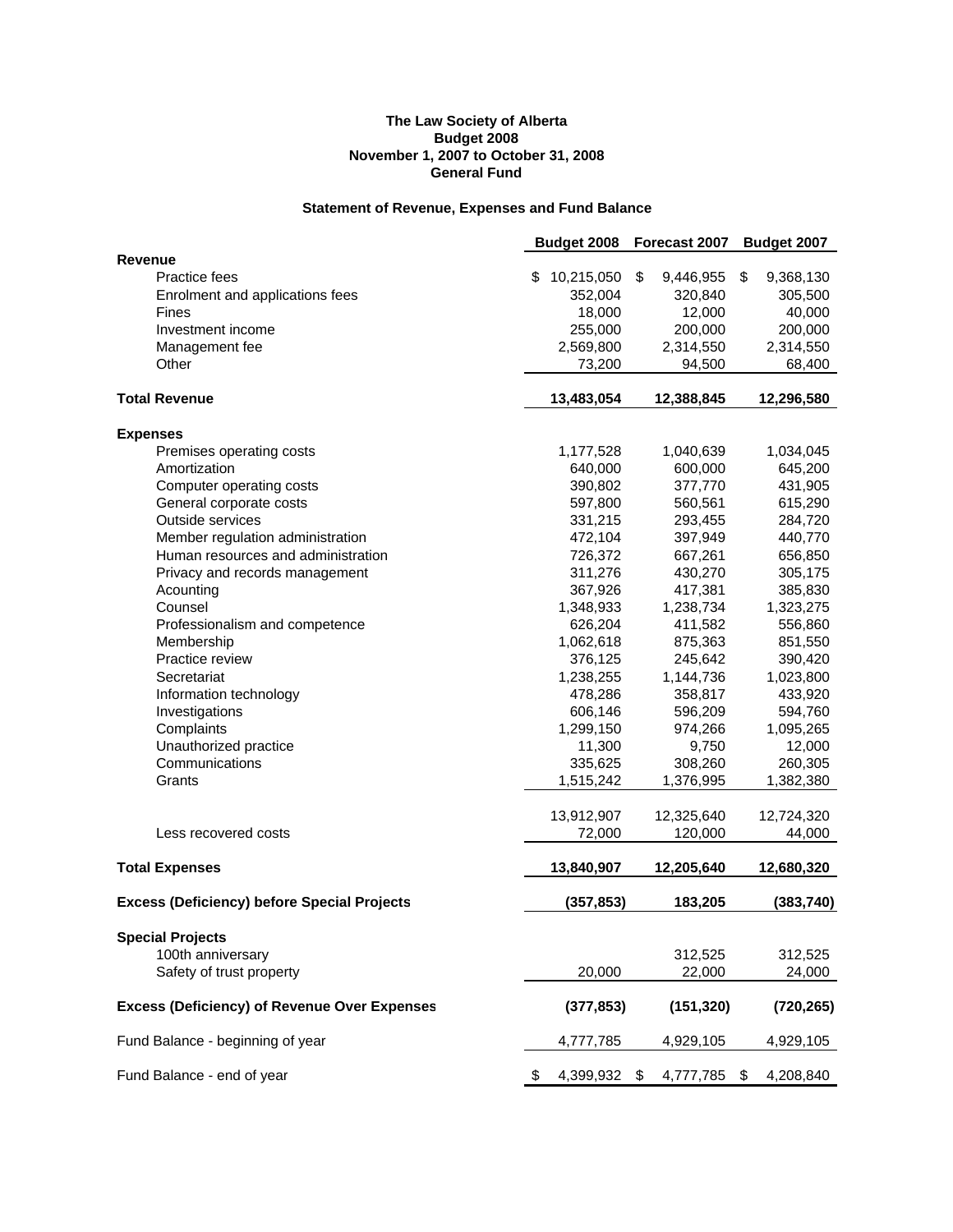### **The Law Society of Alberta Budget 2008 November 1, 2007 to October 31, 2008 Assurance Fund**

#### **Statement of Revenue, Expenses and Fund Balance**

|                                                     | Budget 2008 |           | Forecast 2007 |           | Budget 2007 |           |
|-----------------------------------------------------|-------------|-----------|---------------|-----------|-------------|-----------|
| Revenue                                             |             |           |               |           |             |           |
| Assurance levy                                      | \$          | 5,149,850 | \$            | 5,003,800 | \$          | 5,003,800 |
| Investment income                                   |             | 1,000,000 |               | 1,000,000 |             | 1,500,000 |
| <b>Total Revenue</b>                                |             | 6,149,850 |               | 6,003,800 |             | 6,503,800 |
| <b>Expenses</b>                                     |             |           |               |           |             |           |
| Management fee                                      |             | 1,638,700 |               | 1,407,980 |             | 1,407,980 |
| <b>Outside services</b>                             |             | 48,260    |               | 47,960    |             | 34,560    |
| Indemnity bond <sup>1</sup>                         |             | 240,000   |               | 370,000   |             | 1,255,000 |
| Recovery costs                                      |             | 8,124     |               |           |             | 7,560     |
| Audit                                               |             | 1,575,539 |               | 1,420,453 |             | 1,570,690 |
| Assurance and custodianships                        |             | 606,000   |               | 585,000   |             | 726,210   |
| Provision for claims and costs                      |             | 1,000,000 |               | 1,000,000 |             | 1,500,000 |
|                                                     |             | 5,116,623 |               | 4,831,393 |             | 6,502,000 |
| Less recovered costs                                |             | 12,000    |               | 15,000    |             | 10,500    |
| <b>Total Expenses</b>                               |             | 5,104,623 |               | 4,816,393 |             | 6,491,500 |
| <b>Excess (Deficiency) of Revenue Over Expenses</b> |             | 1,045,227 |               | 1,187,407 |             | 12,300    |
| Fund Balance - beginning of year                    |             | 3,700,039 |               | 2,512,632 |             | 2,512,632 |
| Fund Balance - end of year                          | \$          | 4,745,266 | \$            | 3,700,039 | \$          | 2,524,932 |

1 *Estimate only as actual premium of bond will not be known until it is renewed late October*